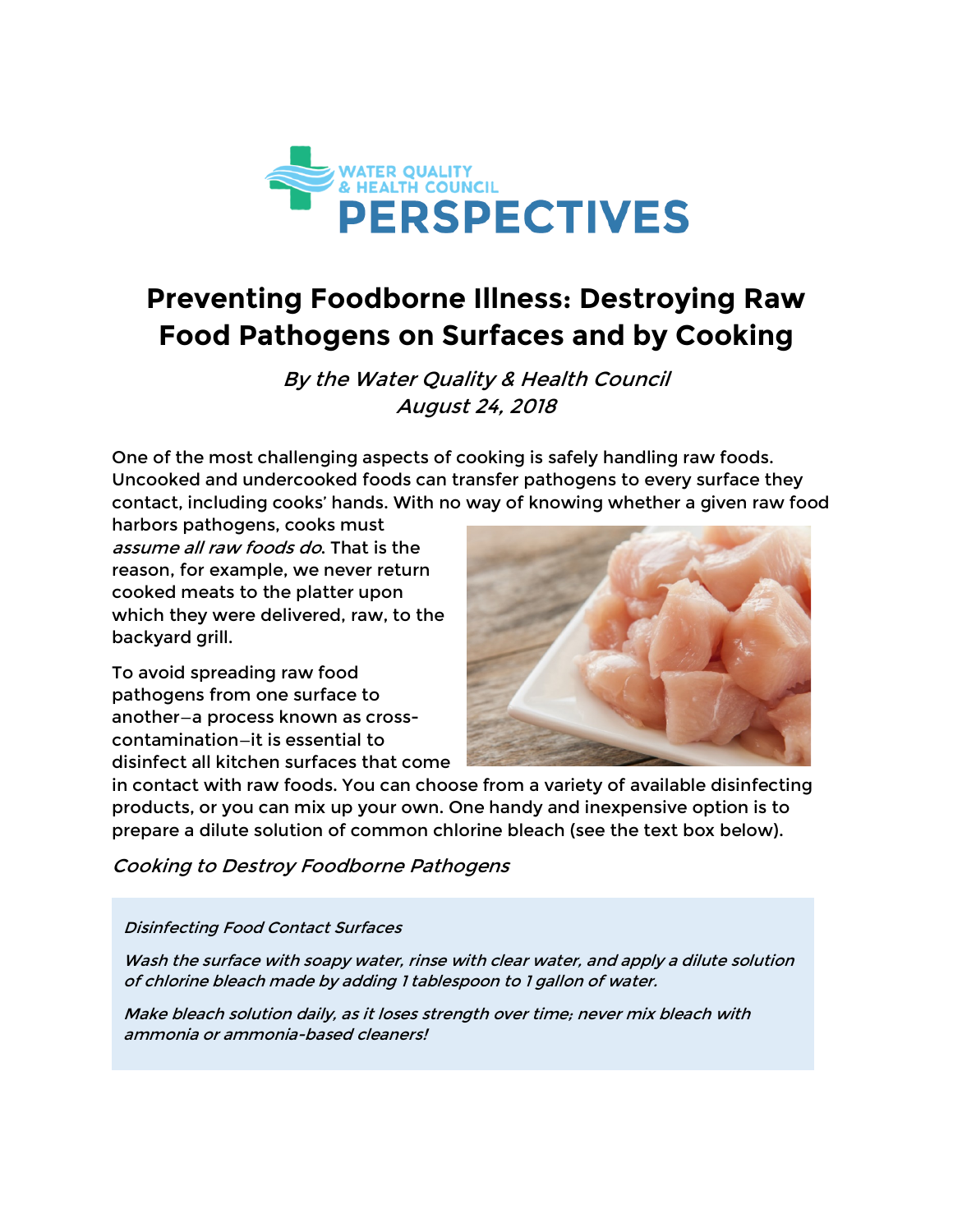Properly cooked foods are safe to eat because heat destroys pathogens present. Raising food to a predetermined temperature by boiling, roasting, frying, baking, broiling or grilling gets the job done. The US Department of Agriculture reports minimum cooking temperatures for a variety of foods. The specific minimum internal temperature of each food depends on the "kill" temperature of the most heat-resistant pathogen of concern in that food. In the case of poultry, for example, a single minimum internal cooking temperature of 165 ◦ F is recommended to ensure microbiological safety. Salmonella, the most heat-resistant foodborne pathogen of public health concern in raw poultry, is destroyed at that temperature. Nevertheless, higher temperatures may be needed to eliminate a pink, rubbery texture.<sup>1</sup>

Steaks, roasts, and chops of beef, lamb, or veal are done when they reach an internal temperature of 145 ◦ F and have "rested" for 3 minutes. Meat recipes often include a rest time because once removed from the grill, oven or range-top burner, the internal temperature of the meat may continue to rise, accomplishing further pathogen destruction. There is also a taste-related reason to let meat rest before eating: meat juices tend to become trapped in muscle fibers as the meat cools. In other words, the rest time for meat is worth the wait from both a food safety and palate perspective!

Remember, minimum cooking temperature recommendations are helpful only if cooks actually monitor food temperatures using a good, probe-type kitchen thermometer.

### The Food Temperature "Danger Zone"

 $\overline{a}$ 

Equally important as reaching the correct cooking temperature is preventing foods from remaining at temperatures in the "Danger Zone" for prolonged periods. The range between 40 °F and 140 °F earns this scary title because bacteria that cause food poisoning multiply most quickly in that range. As a rule of thumb, cooked foods should not be held at room temperature for more than 2 hours before being refrigerated. When the air temperature is 90 ◦ F or above, that time shrinks to 1 hour.

<sup>&</sup>lt;sup>1</sup> National Advisory Committee on Microbiological Criteria for Foods (2006). Response to the Questions Posed by the Food Safety and Inspection Service Regarding Consumer Guidelines for the Safe Cooking of Poultry Products, Journal of Food Protection, vol. 70, No. 1, pp. 251-260. On line, available: http://jfoodprotection.org/doi/pdf/10.4315/0362-028X-70.1.251?code=FOPR-site